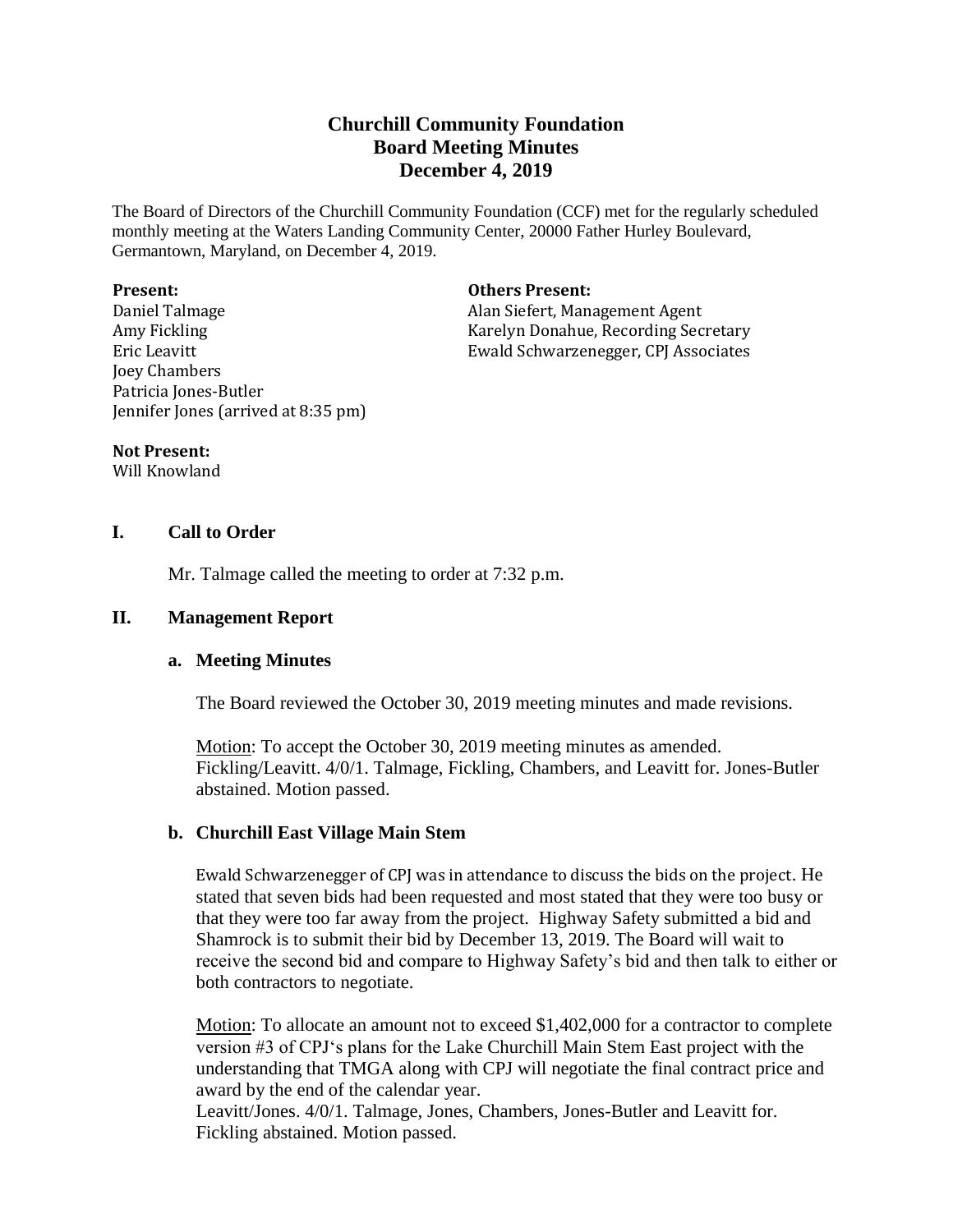TMGA will present to the bids to the Board via email for consensus. CPJ will obtain references for Shamrock.

# **c. Excess Funds**

Mr. Siefert explained that, if any excess shows on the books, it will be considered profit and, therefore, taxable at the corporate rate if the Foundation does not either dedicate the funds to reserves or transfer them to offset 2020 operating expenses.

Motion: To transfer any potential 2019 excess operating funds to offset 2020 operating expenses. Leavitt/Jones. 6/0/0. Talmage, Chambers, Leavitt, Jones-Butler, Jones and Fickling for. Motion passed.

# **d. Operating Checklist/Pending Projects**

The Board reviewed the operating checklist and pending projects with Mr. Siefert.

# **III. Old Business**

# **a. Amethyst Monitoring**

Mr. Siefert is working with Gaby of KCI on some of the wording of the contract including adding wording about cleaning out the top three pools in the spring.

# **b. Path Bridge**

The Board discussed the options regarding the replacement of this bridge. They discussed elevated walkway and bridge versus an elevated walkway with no bridge and fiberglass versus wood. Mr. Siefert will ask Gaby with KCI to research what the Board has discussed (i.e. Fiberglass versus wood and the options of using an elevated walkway).

# **IV. New Business**

# **a. Bonus**

Motion: To approve a \$1,000 net bonus plus fees and taxes for Mr. Siefert. Chambers/Jones. 5/0/1. Leavitt, Chambers, Talmage, Jones and Jones-Butler for. Fickling abstained. Motion passed.

# **V. Next Meeting**

The next meeting of the Board of Directors for the Churchill Community Foundation will be Wednesday, January 29, 2020 at 7:30 p.m. at the Waters Landing Community Center.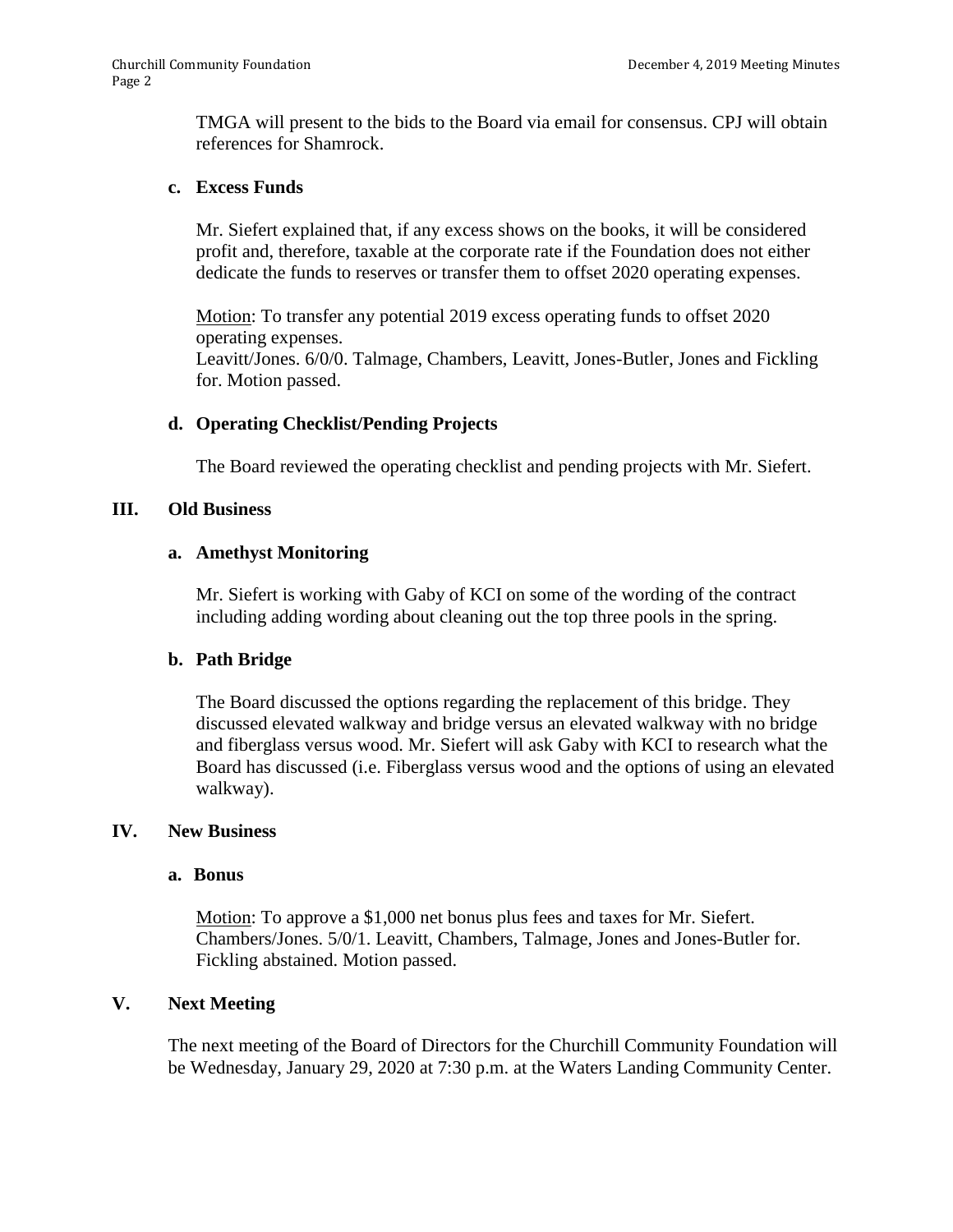# **VI. Adjournment**

Motion: To adjourn the December 4, 2019 Board meeting at 9:32 pm. Jones-Butler/Jones. 6/0/0. Talmage, Fickling, Chambers, Jones, Jones-Butler and Leavitt for. Motion passed.